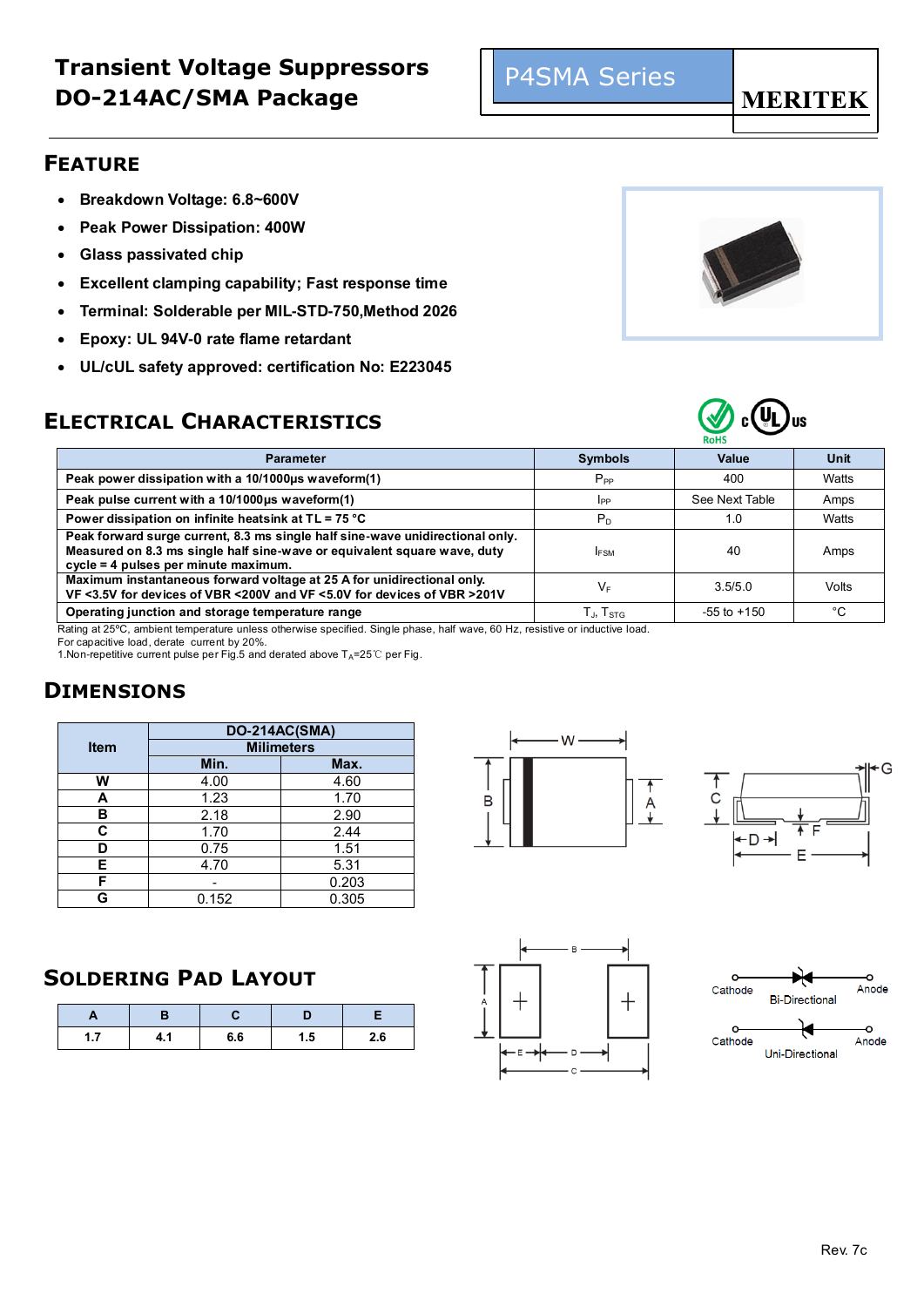# **ELECTRICAL CHARACTERISTICS(Continued)**

| <b>Device Type</b> | <b>Device Type</b> |      | <b>Marking</b><br>Code |        | <b>Breakdown Voltage</b><br><b>VBR@IT</b> |        | <b>Working Peak</b>               | <b>Maximum</b><br>Reverse | <b>Maximum</b>                         | <b>Maximum</b><br>Clamping<br>Voltage<br>VC@lpp |
|--------------------|--------------------|------|------------------------|--------|-------------------------------------------|--------|-----------------------------------|---------------------------|----------------------------------------|-------------------------------------------------|
| (Uni)              | (Bi)               | Uni  | Bi                     | Min(V) | Max(V)                                    | IT(mA) | <b>Reverse Voltage</b><br>VRWM(V) | Leakage IR @<br>VRWM(V)   | <b>Reverse Surge</b><br>Current Ipp(A) |                                                 |
| P4SMA6.8A          | P4SMA6.8CA         | 6V8A | 6V8C                   | 6.46   | 7.14                                      | 10     | 5.8                               | 1000                      | 38.10                                  | 10.5                                            |
| <b>P4SMA7.5A</b>   | P4SMA7.5CA         | 7V5A | 7V <sub>5</sub> C      | 7.13   | 7.88                                      | 10     | 6.4                               | 500                       | 35.40                                  | 11.3                                            |
| <b>P4SMA8.2A</b>   | P4SMA8.2CA         | 8V2A | 8V2C                   | 7.79   | 8.61                                      | 10     | 7.0                               | 200                       | 33.06                                  | 12.1                                            |
| <b>P4SMA9.1A</b>   | P4SMA9.1CA         | 9V1A | 9V1C                   | 8.65   | 9.56                                      | 1.0    | 7.8                               | 50                        | 29.85                                  | 13.4                                            |
| P4SMA10A           | P4SMA10CA          | 10A  | 10 <sub>C</sub>        | 9.50   | 10.50                                     | 1.0    | 8.6                               | 10                        | 27.59                                  | 14.5                                            |
| P4SMA11A           | P4SMA11CA          | 11A  | 11C                    | 10.45  | 11.55                                     | 1.0    | 9.4                               | 5.0                       | 25.64                                  | 15.6                                            |
| P4SMA12A           | P4SMA12CA          | 12A  | 12C                    | 11.40  | 12.60                                     | 1.0    | 10.2                              | 5.0                       | 23.95                                  | 16.7                                            |
| P4SMA13A           | P4SMA13CA          | 13A  | 13C                    | 12.35  | 13.65                                     | 1.0    | 11.1                              | 5.0                       | 21.98                                  | 18.2                                            |
| P4SMA15A           | P4SMA15CA          | 15A  | 15C                    | 14.25  | 15.75                                     | 1.0    | 12.8                              | 5.0                       | 18.87                                  | 21.2                                            |
| P4SMA16A           | P4SMA16CA          | 16A  | 16C                    | 15.20  | 16.80                                     | 1.0    | 13.6                              | 5.0                       | 17.78                                  | 22.5                                            |
| P4SMA18A           | P4SMA18CA          | 18A  | 18C                    | 17.10  | 18.90                                     | 1.0    | 15.3                              | 5.0                       | 15.87                                  | 25.2                                            |
| P4SMA20A           | P4SMA20CA          | 20A  | 20C                    | 19.00  | 21.00                                     | 1.0    | 17.1                              | 5.0                       | 14.44                                  | 27.7                                            |
| P4SMA22A           | P4SMA22CA          | 22A  | 22C                    | 20.90  | 23.10                                     | 1.0    | 18.8                              | 5.0                       | 13.07                                  | 30.6                                            |
| P4SMA24A           | P4SMA24CA          | 24A  | 24C                    | 22.80  | 25.20                                     | 1.0    | 20.5                              | 5.0                       | 12.05                                  | 33.2                                            |
| P4SMA27A           | P4SMA27CA          | 27A  | 27C                    | 25.65  | 28.35                                     | 1.0    | 23.1                              | 5.0                       | 10.67                                  | 37.5                                            |
| P4SMA30A           | P4SMA30CA          | 39A  | 39C                    | 28.50  | 31.50                                     | 1.0    | 25.6                              | 5.0                       | 9.66                                   | 41.4                                            |
| P4SMA33A           | P4SMA33CA          | 33A  | 33C                    | 31.35  | 34.65                                     | 1.0    | 28.2                              | 5.0                       | 8.75                                   | 45.7                                            |
| P4SMA36A           | P4SMA36CA          | 36A  | 36C                    | 34.20  | 37.80                                     | 1.0    | 30.8                              | 5.0                       | 8.02                                   | 49.9                                            |
| P4SMA39A           | P4SMA39CA          | 39A  | 39C                    | 37.05  | 40.95                                     | 1.0    | 33.3                              | 5.0                       | 7.42                                   | 53.9                                            |
| P4SMA43A           | P4SMA43CA          | 43A  | 43C                    | 40.85  | 45.15                                     | 1.0    | 36.8                              | 5.0                       | 6.75                                   | 59.3                                            |
| P4SMA47A           | P4SMA47CA          | 47A  | 47C                    | 44.65  | 49.35                                     | 1.0    | 40.2                              | 5.0                       | 6.17                                   | 64.8                                            |
| P4SMA51A           | P4SMA51CA          | 51A  | 51C                    | 48.45  | 53.55                                     | 1.0    | 43.6                              | 5.0                       | 5.71                                   | 70.1                                            |
| P4SMA56A           | P4SMA56CA          | 56A  | 56C                    | 53.20  | 58.80                                     | 1.0    | 47.8                              | 5.0                       | 5.19                                   | 77.0                                            |
| P4SMA62A           | P4SMA62CA          | 62A  | 62C                    | 58.90  | 65.10                                     | 1.0    | 53.0                              | 5.0                       | 4.71                                   | 85.0                                            |
| P4SMA68A           | P4SMA68CA          | 68A  | 68C                    | 64.60  | 71.40                                     | 1.0    | 58.1                              | 5.0                       | 4.35                                   | 92.0                                            |
| P4SMA75A           | P4SMA75CA          | 75A  | 75C                    | 71.25  | 78.75                                     | 1.0    | 64.1                              | 5.0                       | 3.88                                   | 103.0                                           |
| P4SMA82A           | P4SMA82CA          | 82A  | 82C                    | 77.90  | 86.10                                     | 1.0    | 70.1                              | 5.0                       | 3.54                                   | 113.0                                           |
| P4SMA91A           | P4SMA91CA          | 91A  | 91C                    | 86.45  | 95.55                                     | 1.0    | 77.8                              | 5.0                       | 3.20                                   | 125.0                                           |
| P4SMA100A          | P4SMA100CA         | 100A | 100C                   | 95.00  | 105.00                                    | 1.0    | 85.5                              | 5.0                       | 2.92                                   | 137.0                                           |
| <b>P4SMA110A</b>   | P4SMA110CA         | 110A | 110C                   | 104.50 | 115.50                                    | 1.0    | 94.0                              | 5.0                       | 2.63                                   | 152.0                                           |
| <b>P4SMA120A</b>   | P4SMA120CA         | 120A | 120C                   | 114.00 | 126.00                                    | 1.0    | 102.0                             | 5.0                       | 2.42                                   | 165.0                                           |
| <b>P4SMA130A</b>   | P4SMA130CA         | 130A | 130C                   | 123.50 | 136.50                                    | 1.0    | 111.0                             | 5.0                       | 2.23                                   | 179.0                                           |
| <b>P4SMA150A</b>   | P4SMA150CA         | 150A | 150C                   | 142.50 | 157.50                                    | 1.0    | 128.0                             | 5.0                       | 1.93                                   | 207.0                                           |
| <b>P4SMA160A</b>   | P4SMA160CA         | 160A | 160C                   | 152.00 | 168.00                                    | 1.0    | 136.0                             | 5.0                       | 1.83                                   | 219.0                                           |
| <b>P4SMA170A</b>   | P4SMA170CA         | 170A | 170C                   | 161.50 | 178.50                                    | 1.0    | 145.0                             | 5.0                       | 1.71                                   | 234.0                                           |
| <b>P4SMA180A</b>   | P4SMA180CA         | 180A | 180C                   | 171.00 | 189.00                                    | 1.0    | 154.0                             | 5.0                       | 1.63                                   | 246.0                                           |
| <b>P4SMA200A</b>   | P4SMA200CA         | 200A | 200C                   | 190.00 | 210.00                                    | 1.0    | 171.0                             | 5.0                       | 1.46                                   | 274.0                                           |
| <b>P4SMA220A</b>   | P4SMA220CA         | 220A | 220C                   | 209.00 | 231.00                                    | 1.0    | 185.0                             | 5.0                       | 1.22                                   | 328.0                                           |
| <b>P4SMA250A</b>   | P4SMA250CA         | 250A | 250C                   | 237.50 | 262.50                                    | 1.0    | 214.0                             | 5.0                       | 1.16                                   | 344.0                                           |
| <b>P4SMA300A</b>   | P4SMA300CA         | 300A | 300C                   | 285.00 | 315.00                                    | 1.0    | 256.0                             | 5.0                       | 0.97                                   | 414.0                                           |
| <b>P4SMA350A</b>   | P4SMA350CA         | 350A | 350C                   | 332.50 | 367.50                                    | 1.0    | 299.3                             | 5.0                       | 0.83                                   | 482.0                                           |
| <b>P4SMA380A</b>   | P4SMA380CA         | 380A | 380C                   | 361.00 | 399.00                                    | 1.0    | 324.9                             | 5.0                       | 0.76                                   | 524.4                                           |
| P4SMA400A          | P4SMA400CA         | 400A | 400C                   | 380.00 | 420.00                                    | 1.0    | 342.0                             | 5.0                       | 0.72                                   | 552.0                                           |
| P4SMA440A          | P4SMA440CA         | 440A | 440C                   | 418.00 | 462.00                                    | 1.0    | 376.2                             | 5.0                       | 0.66                                   | 607.2                                           |
| <b>P4SMA500A</b>   | P4SMA500CA         | 500A | 500C                   | 475.00 | 525.00                                    | 1.0    | 427.5                             | 5.0                       | 0.58                                   | 690.0                                           |
| <b>P4SMA520A</b>   | P4SMA520CA         | 520A | 520C                   | 494.00 | 546.00                                    | 1.0    | 444.6                             | 5.0                       | 0.56                                   | 717.6                                           |
| <b>P4SMA550A</b>   | P4SMA550CA         | 550A | 550C                   | 522.50 | 577.50                                    | 1.0    | 470.3                             | 5.0                       | 0.53                                   | 759.0                                           |
| <b>P4SMA600A</b>   | P4SMA600CA         | 600A | 600C                   | 570.00 | 630.00                                    | 1.0    | 513.0                             | 5.0                       | 0.48                                   | 828.0                                           |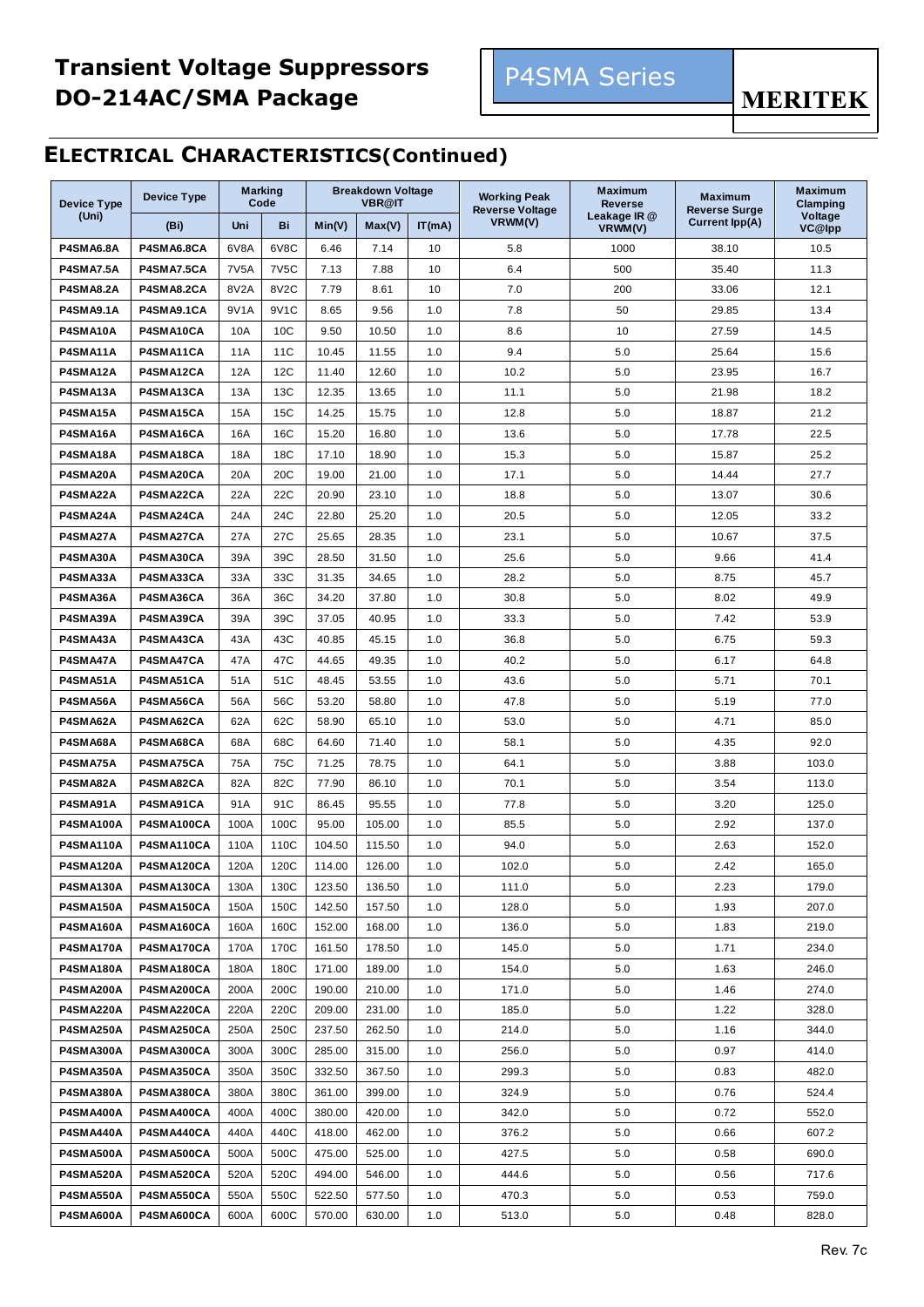## **Transient Voltage Suppressors DO-214AC/SMA Package**

#### **CHARACTERISTICS CURVES**





#### **Fig 5. Pulse Waveform**